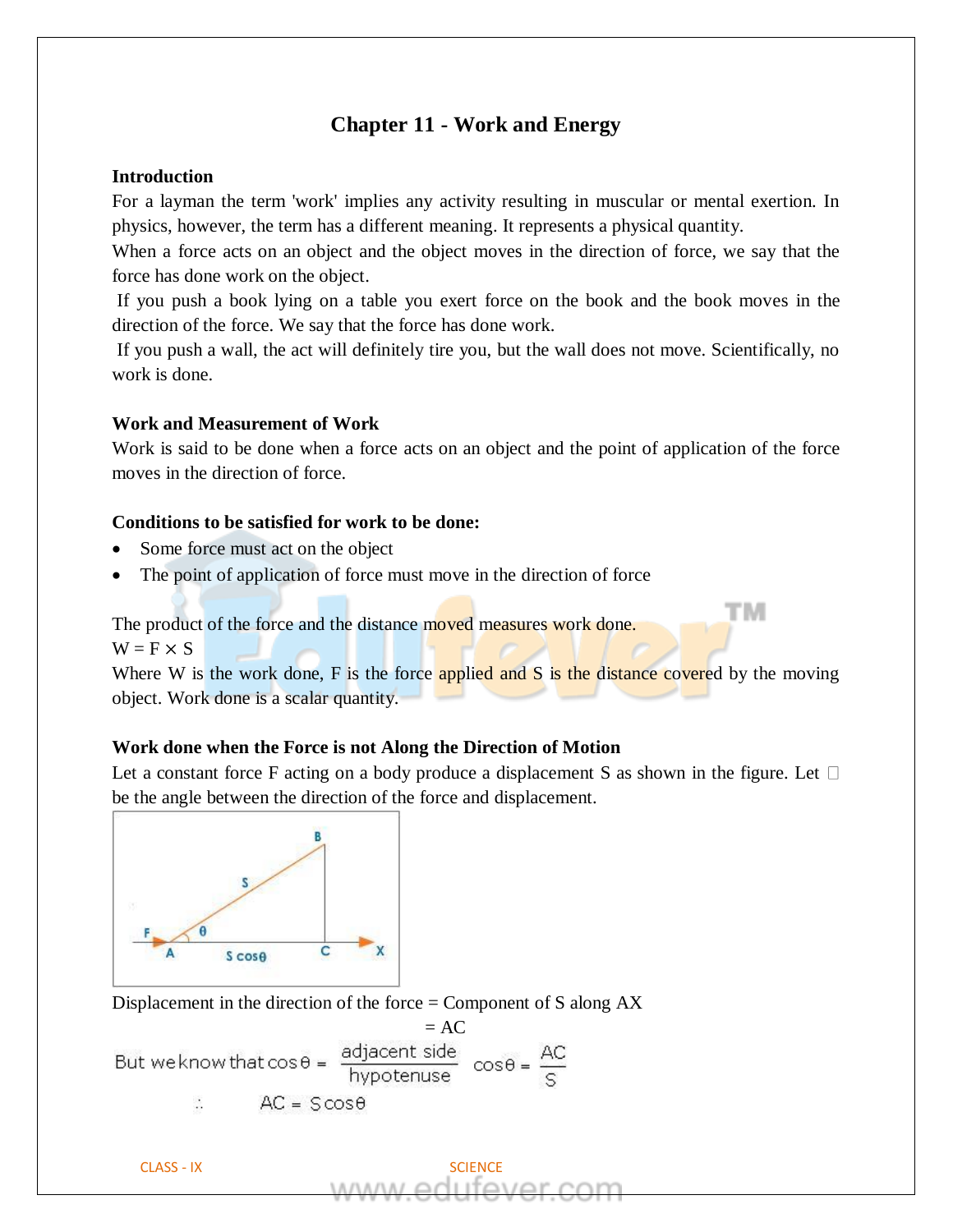Displacement in the direction of the force =  $S \cos\theta$ 

Work done  $=$  Force  $\times$  displacement in the direction of force

$$
W = FS \cos \theta
$$

If the displacement S is in the direction of the force  $\overline{F} S = 0$ , cos  $\theta =1$ 

- Then,  $W = FS \times 1$ 
	- $W = FS$

If  $\theta = 90^{\circ}$ , cos  $90^{\circ} = 0$ 

Therefore,  $W = FS \times 0 = 0$  i.e, no work is done by the force on the body.

If a stone tied at the end of a string is whirled around in a circle with uniform speed, the centripetal force comes into action. This force is normal to the direction of motion of the stone at each instant. So this force does no work though it is responsible for keeping the stone in circular motion.



## **SI Unit of Work**

 $W = F \times S$ 

SI unit of F is N and that of S is  $m \lfloor N \rfloor$  newton  $\ddot{\cdot}$ SI unit of work  $=N \times m$ .

1N m is defined as 1 joule.

i.e., 1 joule =  $1 N m$ 

 $\mathcal{L}_{\mathcal{L}}$ SI unit of work is joule

One joule is the work done when the point of application of a force of one newton moves through a distance of one metre in the direction of force.

1 N m is referred as joule after the British Scientist James Prescott Joule.

The letter 'J' denotes Joule.

Higher units of work are kilojoule and megajoule.

 $1$  kilojoule =  $1000$  J

1 kilojoule =  $10^3$ J **or** 

1 Megajoule = 1000,000J

1 Megajoule =  $10^6$  J or.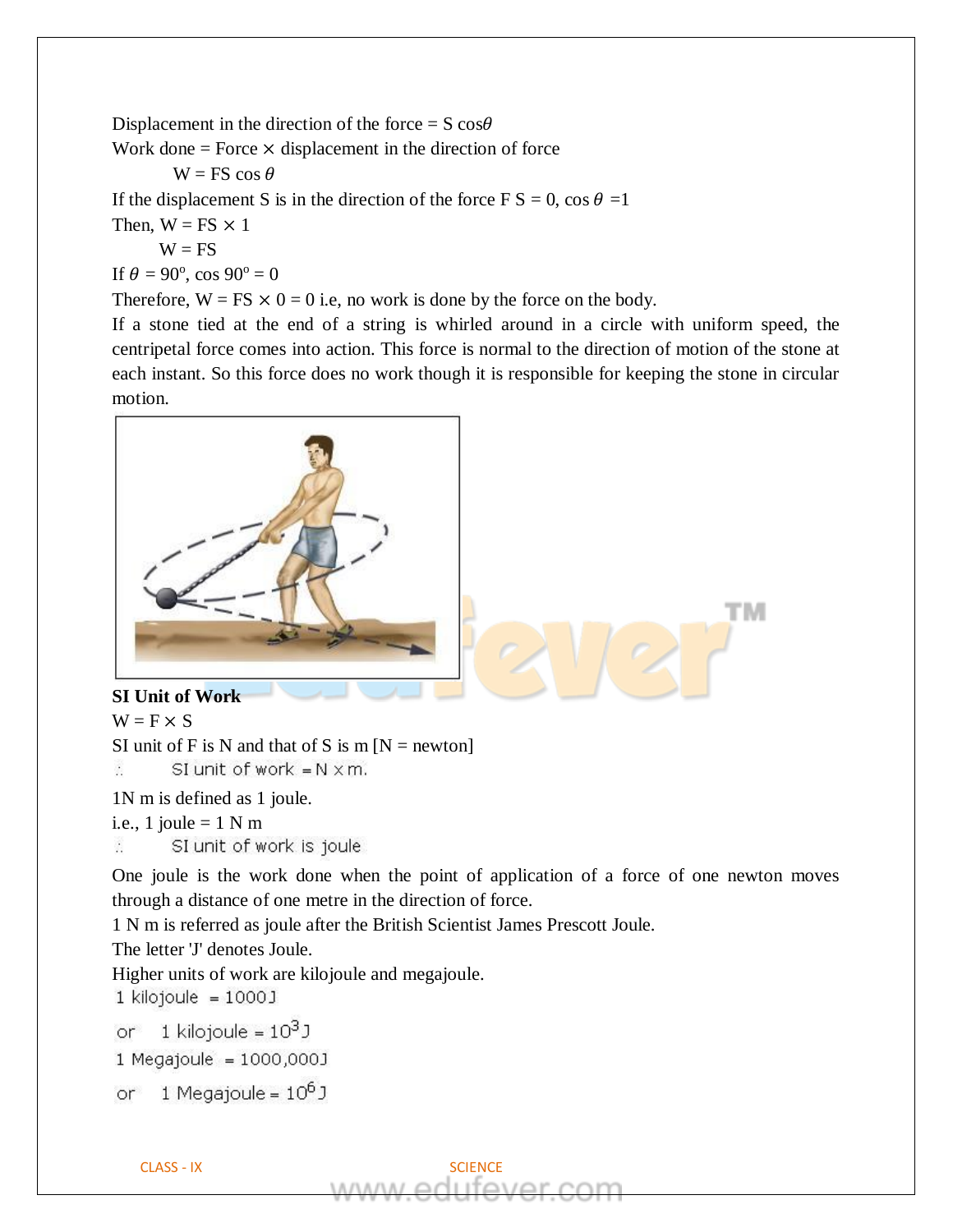### **Energy**

Anything that is able to do work possesses energy. Energy is the capacity to do work. Energy is measured by the amount of work that a body can do. Therefore, SI unit of energy is also joule.

## **Different Forms of Energy**

There are different forms of energy like for example, mechanical energy, heat energy, electrical energy and chemical energy. In this chapter, we shall study about mechanical energy. Kinetic energy and potential energy are the two types of mechanical energy.

### **Kinetic Energy**

It is a matter of common experience that a fast moving stone can break a windowpane, falling water can rotate turbines and moving air can rotate windmills and propel sailboats. In all these examples, the moving body possesses energy. Work is done by the body in motion. This type of energy possessed by moving objects, is known as kinetic energy.

"Kinetic energy is defined as the energy possessed by an object by virtue of its motion. Kinetic energy is represented by the letter 'T'. All moving objects possess kinetic energy".

### **Expression for Kinetic Energy of a Moving Body**

Consider a body of mass 'm' which is initially at rest. When a force 'F' is applied on the body, let it start moving with a velocity 'v' and cover a distance 'S'. The force produces acceleration 'a' in the body.

The force 'F' does work when it moves the body through a distance 'S' and this work done is stored in the body as its kinetic energy.

By definition,  $W = F \times S$  ...(1)

| $F = ma$                | [Newton's second law of motion]                             |
|-------------------------|-------------------------------------------------------------|
| $W = mas$               | $(2)$                                                       |
| Also, $v^2 - u^2 = 2aS$ | [Newton's third law of motion]                              |
| $v^2 - 0 = 2aS$         | [Initial velocity $u = 0$ as the body is initially at rest] |
| $v^2 = 2aS$             |                                                             |
|                         |                                                             |
|                         |                                                             |

Substituting the value of 'a' in equation (2) we get,

$$
W = \frac{m v^2}{2S} S
$$
  
W =  $\frac{m v^2}{2}$  ... (3)

But since work done is stored in the body as its kinetic energy equation (3) can be written asKinetic energy (T) =  $\frac{1}{2}$  m v<sup>2</sup>  $T = \frac{1}{2}mv^2$ 

CLASS - IX SCIENCE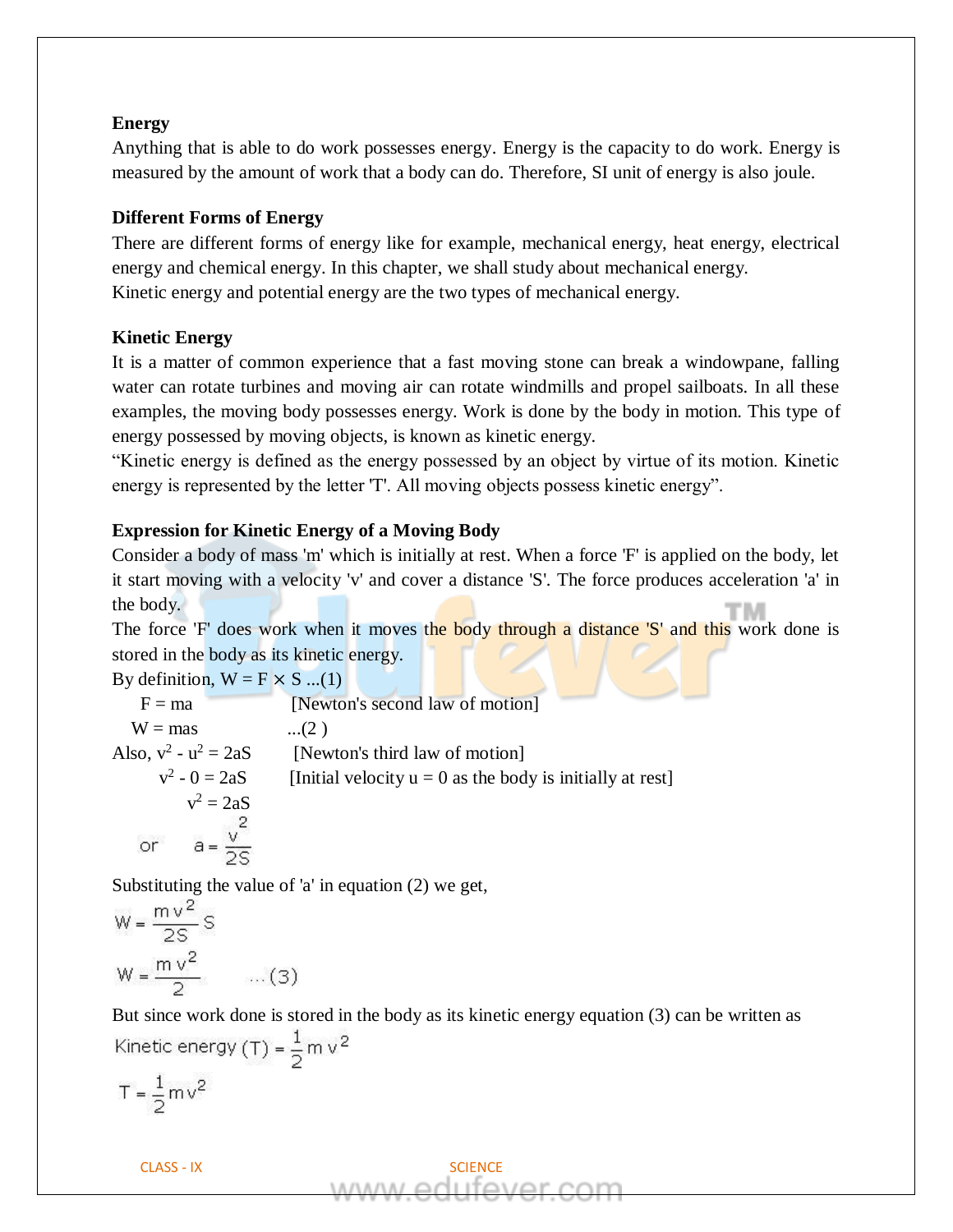From the above equation we can conclude that the kinetic energy of a body is directly proportional to (1) its mass and (2) the square of its velocity.

## **Momentum and Kinetic Energy**

We know that all moving objects possess momentum. Momentum of the body is defined as the product of its mass and the velocity.

Now let us see how kinetic energy of a body is related to its momentum.

Consider a body of mass 'm' moving with a velocity 'v'. Then, momentum of the body is got by  $p = mv$ 

$$
\therefore \quad V = \frac{p}{m}
$$

But kinetic energy,  $T = \frac{1}{2} m v^2$  .......(1)

Substituting the value of v in equation (1) we get,

$$
T = \frac{1}{2} m \left(\frac{p}{m}\right)^2
$$

$$
= \frac{1}{2} m \frac{p^2}{m^2}
$$

$$
T = \frac{p^2}{2m}
$$

## **Potential Energy**

Study the Following Examples:

• Water stored in a reservoir is capable of rotating turbines kept at a lower level. Water stored in a reservoir possesses energy by virtue of its position.

тм

- A nail hit hard with a hammer gets fixed while if the hammer is just placed on the nail, the nail hardly moves. The hammer, which is raised, possesses energy by virtue of its position.
- A toy car driven by a winding key: When we turn the key the spring gets wound. When we let go, the wheels of the toy car start turning due to the unwinding of the spring, and the car moves if left on the floor. Wound spring possesses energy. The gain in energy is due to the position or condition of the spring.



A Toy Car Driven by a Winding Key

CLASS - IX SCIENCE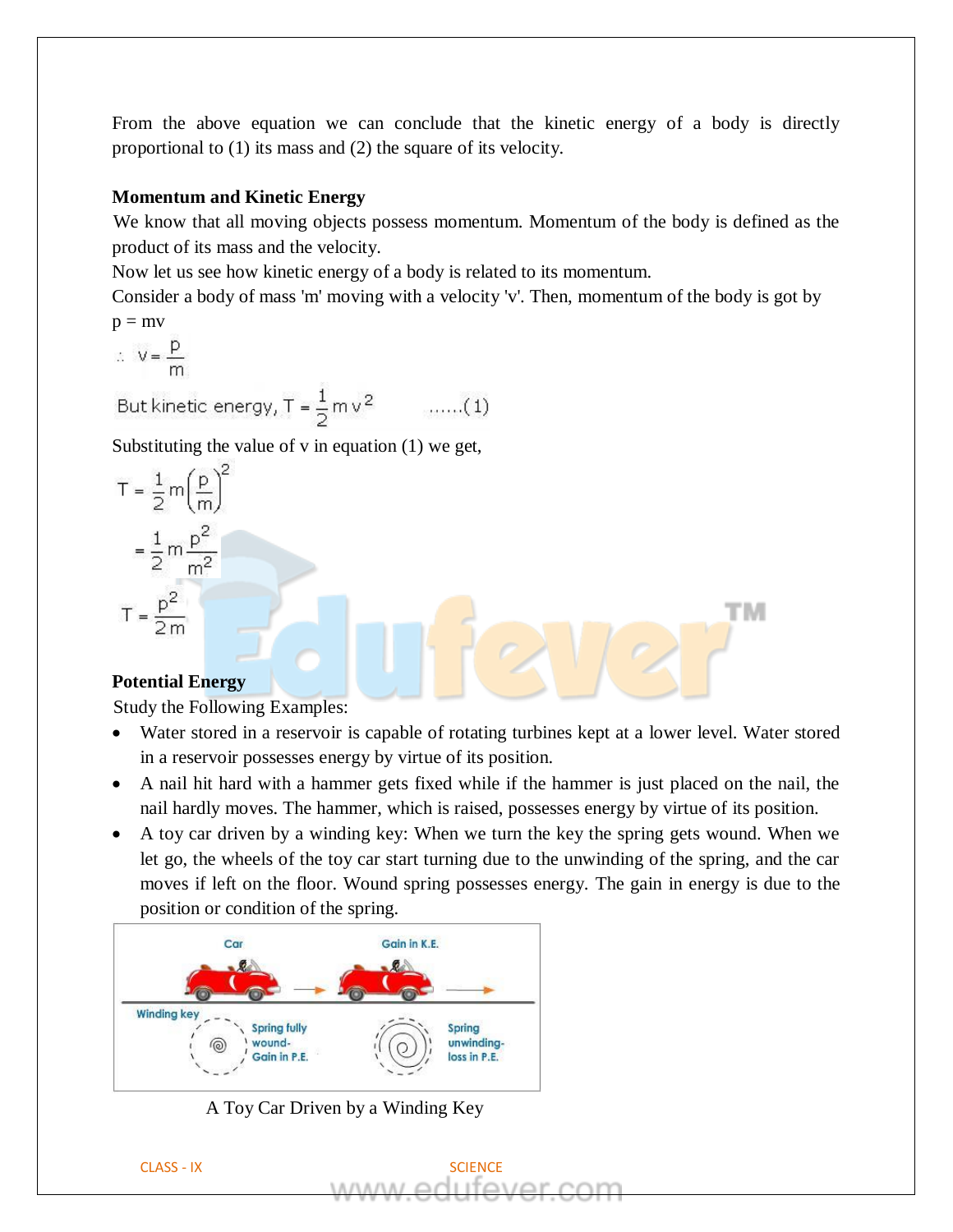

Stretched String Gains Potential Energy

Potential energy of an object can be defined as the energy possessed by the object by virtue of its position or condition.

## **Expression for Potential Energy**

Consider an object of mass 'm', raised through a height 'h' above the earth's surface. The work done against gravity gets stored in the object as its potential energy (gravitational potential energy).

Therefore, potential energy = work done in raising the object through a height  $h$ .



 Object of Mass 'm', Raised Through a Height 'h' Potential energy =  $F \times S$  ...(1) But  $F = mg$  [Newton's second law of motion]

$$
\boldsymbol{S}=\boldsymbol{h}
$$

Substituting for  $F$  and  $S$  in equation (1), we get

Potential energy = mg  $\times$  h

 $\triangle$  Potential energy = mgh

From the above relation it is clear that the potential energy of an object depends on the height from the ground.

**SCIENCE** 

$$
\mathsf{CLASS} \text{-}\mathsf{IX}
$$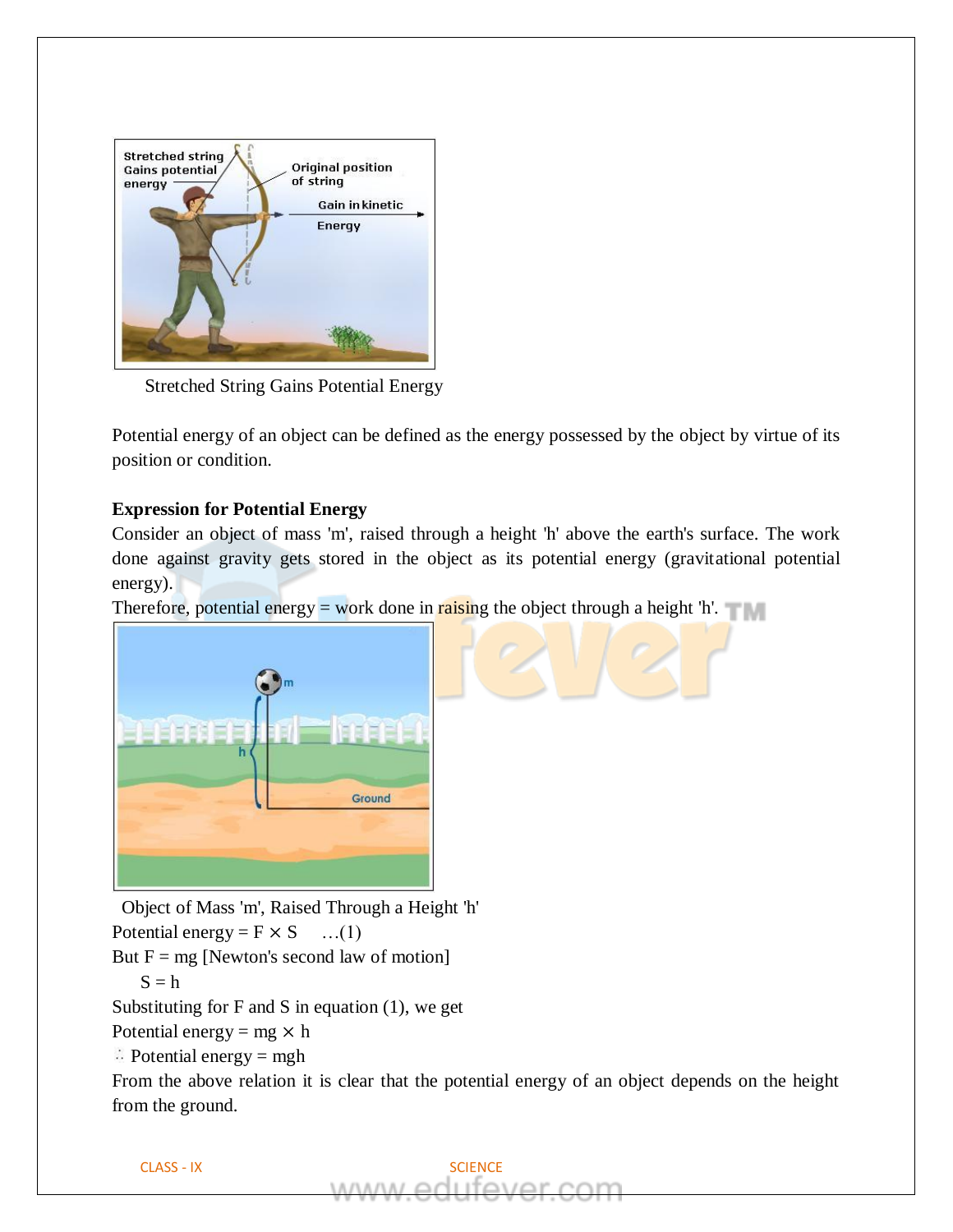#### **Law of Conservation of Energy**

Let us see what is actually taking place in the following examples:

**Steam engine**: The coal burns. Heat due to the combustion of coal converts water into steam.

The expansive force exerted by the steam on the piston of the engine moves the locomotive. Chemical energy is converted to heat energy and heat energy is converted to the expansive force of steam. This transforms to kinetic energy when the locomotive moves.

• **Hydroelectric power plant**: Water stored in a reservoir is made to fall on turbines which are kept at a lower level and which in turn are connected to coils of an a.c. generator.

Potential energy of the water in the reservoir changes to kinetic energy and kinetic energy of the falling water to kinetic energy of the turbines, which in turn changes to electrical energy.

Thus, it is clear that whenever energy in one form disappears, an equivalent amount of energy in another form reappears, so that the total energy remains constant.

### **Law of Conservation of Energy**

"Law of conservation of energy states that the energy can neither be created nor destroyed but can be transformed from one form to another".

Let us now prove that the above law holds good in the case of a freely falling body.

Let a body of mass 'm' placed at a height 'h' above the ground, start falling down from rest.

In this case we have to show that the total energy (potential energy  $+$  kinetic energy) of the body at A, B and C remains constant i.e, potential energy is completely transformed into kinetic energy.



Body of Mass 'm' Placed at a Height 'h'

## **At A,**

Potential energy = mgh Kinetic energy =  $\frac{1}{2}$  $\frac{1}{2}$  mv<sup>2</sup> =  $\frac{1}{2}$  $\frac{1}{2} \times m \times 0$ Kinetic energy  $= 0$  [the velocity is zero as the object is initially at rest] Total energy at  $A =$  Potential energy + Kinetic energy  $=$  mgh + 0

$$
\mathsf{CLASS} \text{-}\mathsf{IX}
$$

**SCIENCE**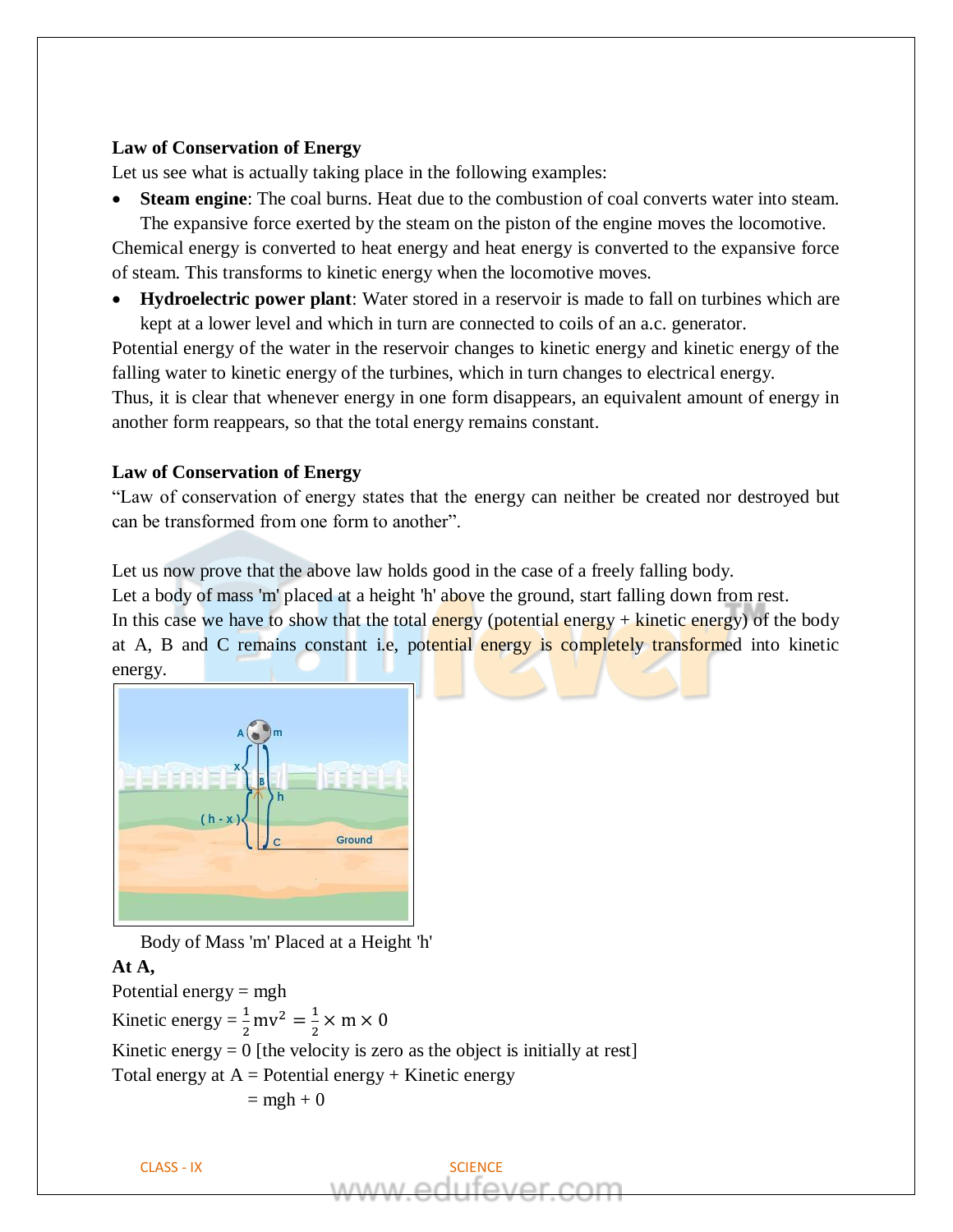Total energy at  $A = mgh$  ...(1) **At B,** Potential energy  $=$  mgh  $=$  mg(h - x) [Height from the ground is  $(h - x)$ ] Potential energy  $=$  mgh - mgx  $K<sub>inetic energy</sub> = \frac{1}{2}mv^2$ The body covers the distance x with a velocity v. We make use of the third equation of motion to obtain velocity of the body.  $v^2 - u^2 = 2aS$ Here,  $u = 0$ ,  $a = g$  and  $S = x$  $v^2 - 0 = 2gxv^2 = 2gx$ Kinetic energy =  $\frac{1}{2}$  m  $v^2$  =  $\frac{1}{2}$  m 2 g x Kinetic energy  $=$  mgx  $\therefore$  Total energy at B = Potential energy + Kinetic energy  $=$  mgh – mgx + mgx Total energy at  $B = mgh$  ...(2) **At C,** Potential energy =  $m \times g \times 0$  (h = 0) тм Potential energy  $= 0$ Kinetic energy  $=\frac{1}{2}$  $\frac{1}{2}mv^2$ The distance covered by the body is h  $v^2 - u^2 = 2aS$ Here,  $u = 0$ ,  $a = g$  and  $S = h$  $v^2 - 0 = 2ah v^2 = 2ah$ Kinetic energy  $=\frac{1}{2}$  $\frac{1}{2}mv^2$  $=\frac{1}{2}$  $\frac{1}{2}m \times 2gh$ Kinetic energy  $=$  mgh  $\therefore$  Total energy at C = Potential energy + Kinetic energy  $= 0 + mgh$ Total energy at  $C = mgh$  ...(3) It is clear from equations 1, 2 and 3 that the total energy of the body remains constant at every

point. Thus, we conclude that law of conservation of energy holds good in the case of a freely falling body.